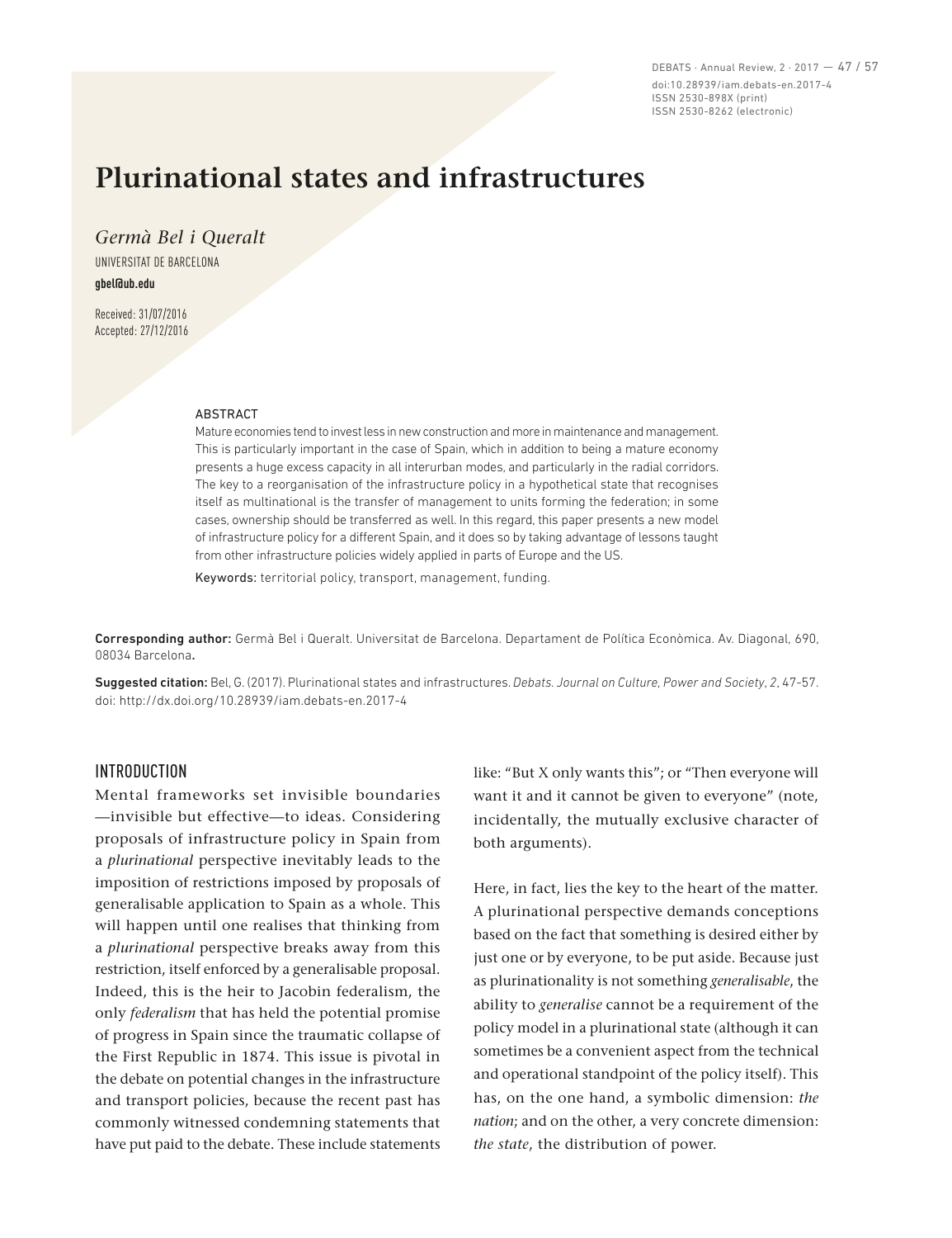Within this context, the infrastructure policy model, implying the distribution of political power in relation to infrastructure, has a special relevance. This is because this policy has been one of the most relentless instruments applied by the State in pursuit of its goal to construct a single nation (Bel, 2010), namely, the Castilian-based Spanish nation. This constitutes a specific policy that is part of a general orientation of Spanish public policy, which began in the 18th century and became more ingrained in the 19th century. Since then, the following concept has been consolidated: for the political-administrative construction of the modern Spanish State "everything should be planned, ordered and supervised from a nerve centre, a capital, a headquarters of government" (Álvarez, 2001:535). To be precise, one of the first areas to which this trend was applied was territorial homogenisation, with "the non-explicit objective (and possibly unaware, in as much as they believed in the reality of the nation) being that it was to give an 'image of unity' of the social body" (Álvarez, 2001:535). This is an observation that corresponds perfectly with the view of Benedict Anderson (1983) on nationalism as a project for the implantation of *constructed national cultures* to create the *imagined community*.

This approach also connects well with the vision that Hobsbawm (1990) sketches of nationalism as the top‑down creation of an institutional and social structure, with the creation of infrastructure policy for it being instrumental. In this light, it is easier to understand statements made by the Minister of Development, Magdalena Álvarez, regarding the policy of extending the high-speed railway in Spain: "We are sewing Spain [together] with steel cables. This is the real way to make a country, to defend the unity of Spain: to sew it together with steel threads" (interview published in several peripheral newspapers on May 11, 2008). Or a more recent affirmation by another Minister of Development, Ana Pastor: "The Spanish AVE (high‑speed train) makes us equal" (*Informe Semanal*  TVE, April 21, 2012). It is not at all common to find justifications of this kind in the infrastructure policies of neighbouring countries.

This text proposes, first of all, to provide a diagnosis of the instrumental function of the infrastructure policy in the construction of the Spanish nation. Then, I will go on to illustrate some of its most relevant results within the context of our discussion. Finally, I will propose changes to the institutional design in the ambit of infrastructures and, therefore, competence in the applicable policies, in a way that encompasses a plurinational approach (far) more appropriately.

### THE CENTRALISED STATE: GENESIS, GROWTH, AND SPLENDOUR

A little over 300 years ago, the end of the War of Spanish Succession brought with it the political unification of the Hispanic monarchy. The utter control of the monarch over the policies and estates of both the Crown of Castile (which he had previously held) and of the territories of the Crown of Aragon empowered him to make policies applicable to all the territory that now forms Spain. Thus he used this faculty to implant the French model of absolute centralisation of power (Álvarez, 2001; Vicens, 1996 [1952]).**<sup>1</sup>**

The inaugural landmark of the centralised state dates to the general regulations for the management and government of the major mail and postal offices in Spain (*Reglamento General para la Dirección y Gobierno de los Oficios de Correo Mayor y Postas de España*). These were promulgated by Felipe V on April 23, 1720 during his journey, establishing the character of royal highways and, therefore, setting a priority action targeting eight routes, six of which converged in Madrid**<sup>2</sup>**. Later on, due

 <sup>1</sup> The fact that, as suggested by the interesting work by Grafe (2013), the monarchy was unsuccessful in achieving its goals (unlike the French case) does not make any less valid the observation that these goals were pursued with determination and at any cost.

<sup>2</sup> This thesis is more extensively developed in Bel (2010) and Bel (2011). Significantly, the English edition of *d'Espanya, capital París* is entitled *Infrastructure and the political economy of nation building in Spain*, 1720‑2010 (Bel, 2012).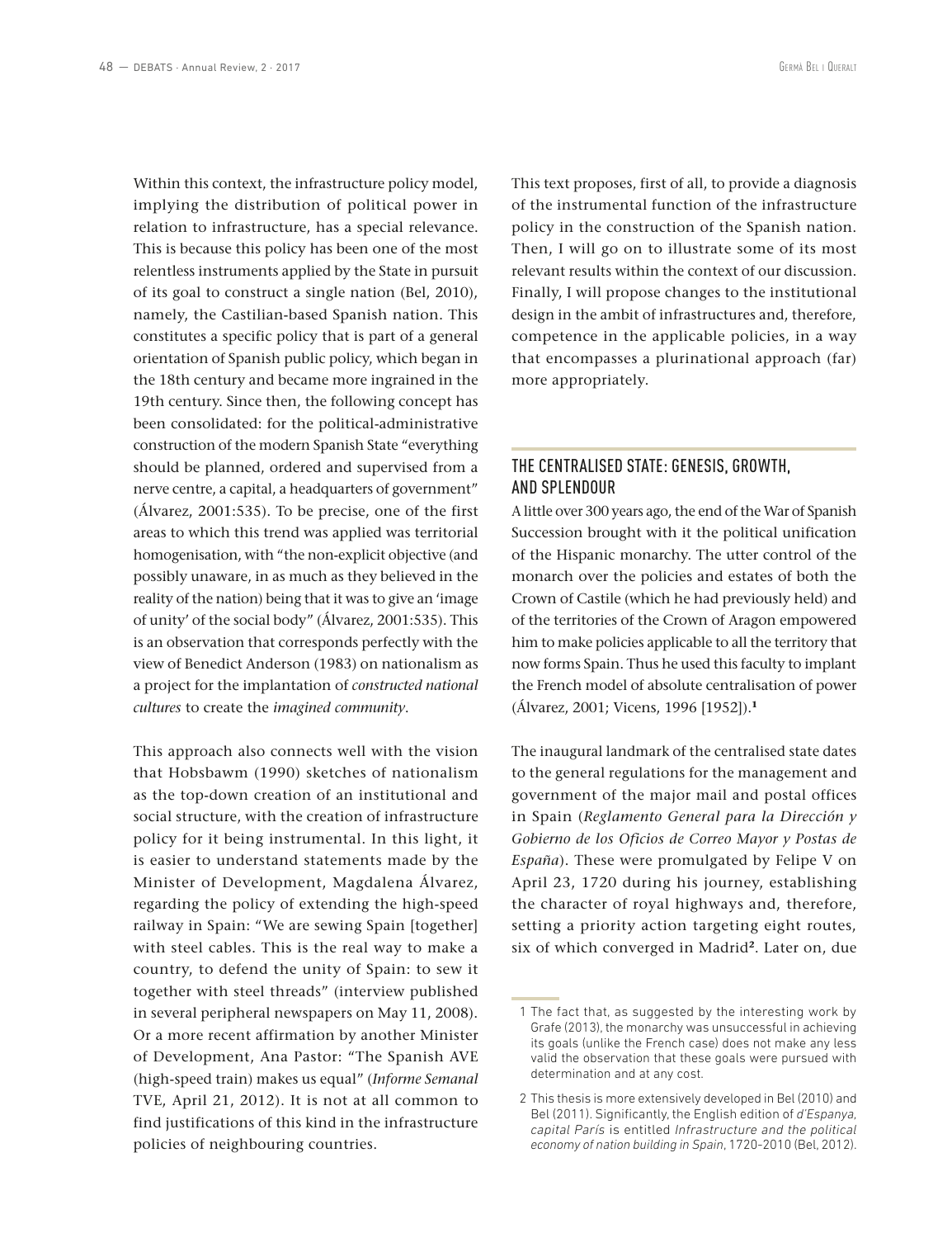to the fact that the municipalities responsible for funding these roads and lanes did not do so diligently, the priority established by King Fernando VI promulgated the Royal Writ, in 1747, which established the possibility of financing the royal highways, alone, by means of the Crown treasures. Note that for the first time in the history of Spain (whatever the meaning of Spain might be), the State directly assumed financial responsibility for the construction of roads. Shortly thereafter, in 1761, Carlos III launched a highways plan, which ultimately excluded the two planned routes that did not converge in Madrid. Consequently, there were just six, which all converged therein, coinciding with the current highways known today as A1 through to A6. Thus, the current map of motorways in Spain is, largely, heir to these three provisions laid down in the eighteenth century.

The second milestone in the development of the centralised state was the extension of the railway network in the second half of the 19th century. The initial deployment of the railway was generally based on the demand of existing traffic (except for the Madrid‑Aranjuez line, promoted by the future Marqués de Salamanca) in the mid-nineteenth century. It was therefore concentrated around a series of routes, the funding of which was the responsibility of private investors. Concerns about the situation of rail isolation threatening Madrid was one of the main factors leading to the promulgation of general legislation, established by the General Railways Act, of 1855 (Mateo, 1978, p. 56). In summary, this law established the preferential character of five radial lines that were to connect Madrid with different ports and borders of the peninsula. These lines consumed practically all of the huge volume of budgetary resources allocated to subsidising the construction of the railway. Later, the second *Ley de Ferrocarriles* (railways law) of 1870, contemplated the radial line in the north-west as preferential, and it set the priority of connecting Madrid with all the Provincial capitals throughout the peninsula, drawing the cost from all necessary public resources.

Analyses of the infrastructure and transport services policies applied in the 18th and 19th centuries show that the legal norms and the state budget were used to organise political power and to meet the needs of the Crown and its capital (Bel, 2010). This gained special importance as of the decade 1840, when an effective state control was established by centralised interests in Madrid, the capital in which "liberalism should become the hub of centralised governmental machinery" (Carr, 1970:203).

This was done irrespective of the priorities of the economic system and the needs of connecting hubs of economic production. The latter were systematically left out of the established priorities, and were therefore placed in the rearguard when it came to the allocation of state funding (in the event such funding was applicable). The administrative and political goals—namely the construction of the nation—were subordinate to the efficiency of the transport and its contribution to productivity of the economy. Indeed, it always enjoyed a higher rank.

At this point, it could be argued that these decisions created what is called *path dependence*. That would explain why this model was to be applied in the future, without necessarily following the objective of national construction, but rather as a natural continuation of an allocation dynamic stemming from an initial accidental event, such as the highway policies of the 18th century or railways of the 19th century.**<sup>3</sup>** However, this thesis clashes with a necessary requirement to affirm path dependence. It is not possible to state that it is a natural evolution of the market, without further exogenous interventions required for the evolutionary dynamics of the economy.**<sup>4</sup>**

 <sup>3</sup> This is the thesis exhibited in the work of Myro, Martí, and Rey (2014), presented at the International Conference of Regional Science 2014 (Zaragoza), which has not yet been published. Their results contradict those obtained in the simulation of extending the road network published by Adamatzky and Alonso‑Sanz (2011) using the plasmodium model organism, *Physarum polycephalum*. This organism has been adopted as a model for a large number of studies due to its Ameboid movement and cellular motility.

 <sup>4</sup> To gain greater insight into the meaning and characteristics of path dependence, see David (2007).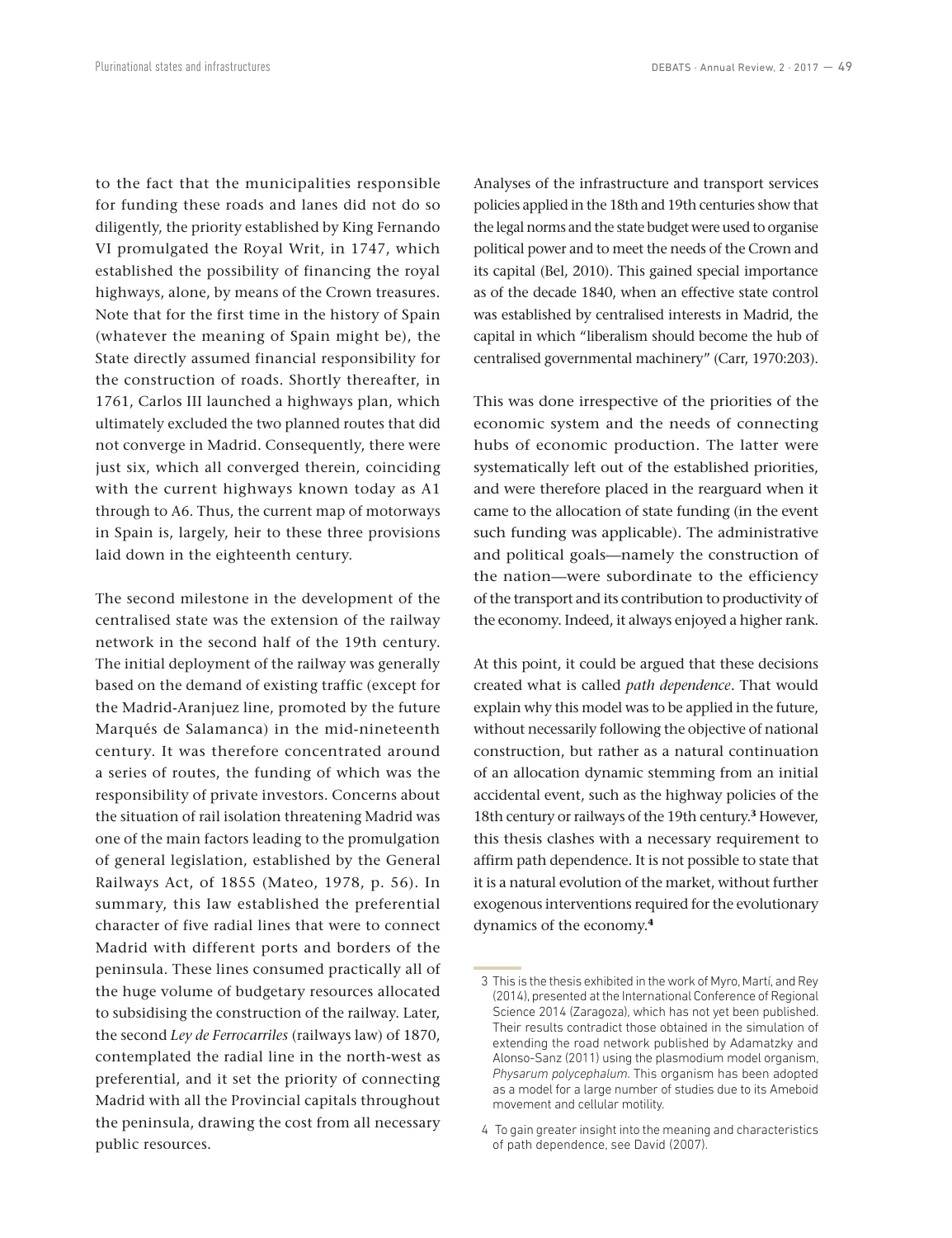In the practical field, this path dependence hypothesis is refuted by the sequence of events in the subsequent modernisation of infrastructures, the network of busy highways (motorways and tolls). Since the state's budgetary availability was very small at the beginning of the 1960s, the government decided to begin to implement user-financed highways, by introducing tolls. The decision to use tolls led to the first major motorways, which followed the routes with highest traffic density and increased growth potential, i.e., those skirting the Mediterranean corridor and the Ebro valley. However, in the mid‑1980s the model changed in favour of funding and developing highways with financing from the public budget. At this point the priorities adopted were the six radial routes formerly established in the highway policies of the 18th century. This was the case, and several non-radial routes with higher traffic intensities were postponed in favour of radial motorways.

The validity of the pattern of radial prioritisation irrespective of demand in infrastructural development is found again in the most recent modernisation, that of the implantation of the high-speed railway (AVE), which has been funded entirely on state budgetary finances. Again, the priority lines chosen are the six classic radial routes. In fact, the Barcelona‑Valencia route was the one with greatest traffic density before the implantation of the AVE, and even today there is still a single-track stretch (*L'Hospitalet‑Tarragona*; the last forecast of the entry into the service of a two-track infrastructure is 2017). This stretch lacks the technical benefits of the AVE, as well as being insufficient to meet the demands of freight transport by rail, which is a critical factor affecting the Mediterranean corridor, the channel for most of the country's exports from the mainland.

## HIGHLIGHTS OF THIS SPANISH INFRASTRUCTURE MODEL IN THE CONSTRUCTION OF A NATION

Let us look more closely at this pattern of the radial connection of Spanish infrastructures, generally financed by the state budget. This is so in the case of overland networks, with a design both of extension and technical benefits regardless of demand. This has resulted in a repetitive mismatch between infrastructure supply and transport demand; indeed, the latter has traditionally been unable to absorb the great endowment provided by the infrastructure. This mismatch was criticised by Jovellanos back in the 18th century (Jovellanos, 1795), and in 1867 by a special commission in charge of proposing a general plan for railways (Special Commission, 1867). With regard to the latest infrastructure policies, the mismatch between supply and demand has been documented and analysed by Bel (2010) and Albalate, et al. (2015).**<sup>5</sup>**

In recent decades, the railway (and as part of this, the high-speed tracks) and highways (particularly motorways) have been the modes of transport that have consumed most of the infrastructure-related investment in Spain. We do not know the precise amount of money invested in the AVE high-speed railway, since there is no public information providing total investment figures for the construction of the tracks and stations. The data compiled and estimated by Albalate and Bel (2011, 2012) place the accumulated investment up until 2010 at about 50,000 million Euros (constant data). By the end of 2016, the accumulated investment volume, executed or contracted, can be placed at between 60,000 and 70,000 million Euros (constant data). This huge investment of public funds has meant that the Spanish AVE network now has an extension of over 3,100 km in service, making it the second largest in the world in absolute terms, after China, and the first in relative terms, considering any relativisation factor (population, surface, GDP, etc.). For example, the density of the Spanish network in relation to the French network (the next largest in terms of extension in Europe) exceeds it by 50% in terms of km/inhabitant, leaving the remaining European countries far behind.

 <sup>5</sup> Other additional factors have also contributed to the excess in supply. For example, the importance of the public works construction sector in Spain and its close relationship with Spanish governmental institutions (Bel, Estache and Forcaud, 2014).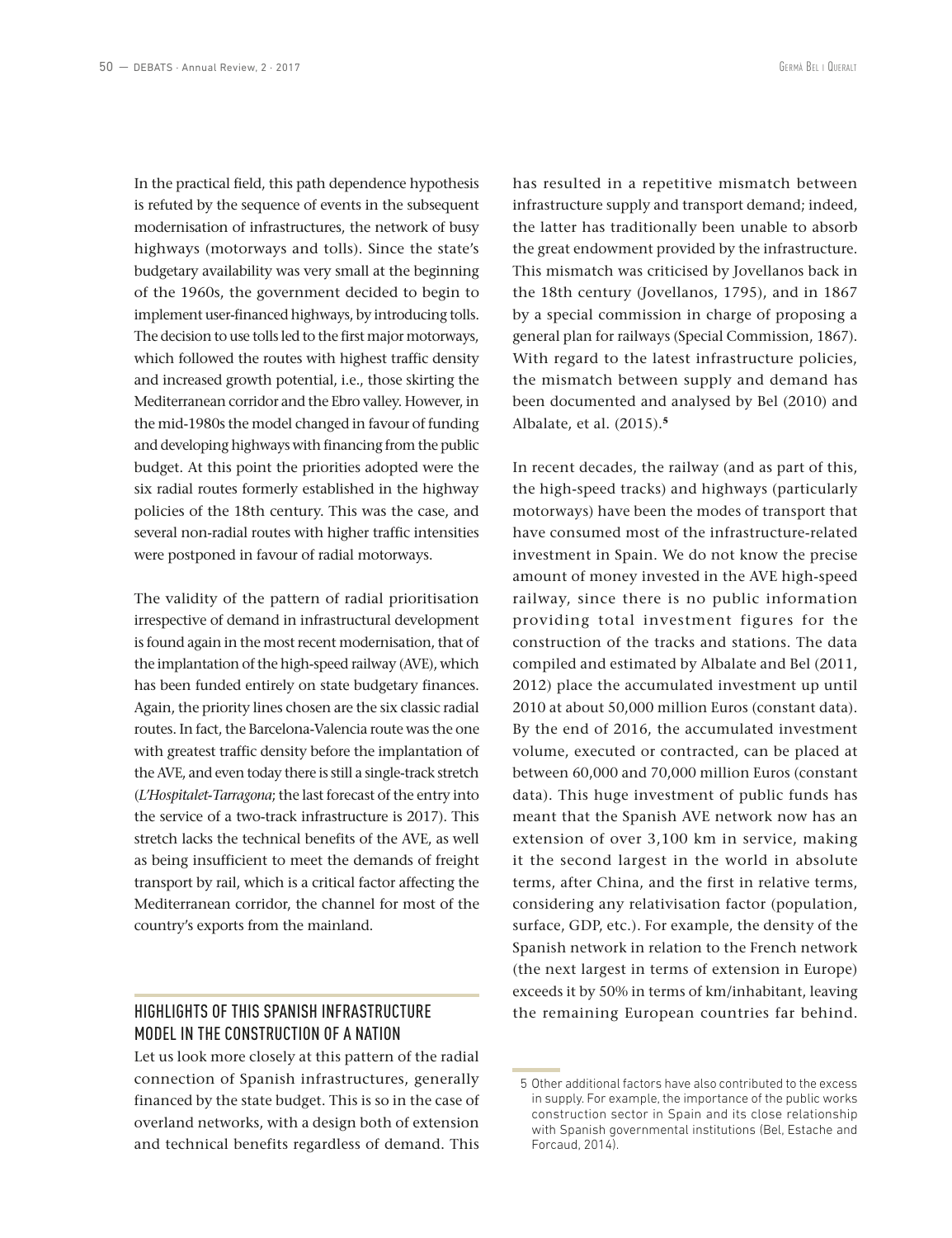Furthermore, if we consider the network under construction, the superiority of the Spanish one is even more impressive.

By contrast, the density of use of the Spanish AVE railway network at the beginning of this decade, whether measured in passenger/km or passenger\*km, was much lower than in other countries; For example, passengers\*km for the AVE network in Spain equate around 1/5 of those in France, 1/4 of those in Germany, and 2/5 of Italy (Albalae et al., 2015). The trend in these differences has doubtless been aggravated, given that since then a large number of kilometres with low‑density traffic have been launched.

The motorways network in Spain is also the most extensive in the whole of the European Union, there are well over 15,000 km of toll motorways plus toll‑free highways or motorways (this figure is about 17,000 km if we add the dual-carriageways, according to the last annual report of the Ministry of Development, for 2014). According to the homogeneous data provided by Eurostat for EU countries, the kilometres of motorway in Spain in terms of population (per million inhabitants) far exceeds 300, well above comparative countries. In fact, this figure is only surpassed by Slovenia and Cyprus, countries that are difficult to compare given their characteristics. Notwithstanding, in this case also, having the longest network does not imply the largest traffic volume. According to recent OECD data, traffic density (passenger-km per km of motorway) in Italy was 4.3 times higher than in Spain, in France 2.8 times higher, and in Germany 2.6 times (Albalate et al., 2015).

The mismatch between supply and demand in Spain is also found in non-terrestrial modes of transport. Spain has the most airports apt for international commercial traffic of any country in continental Europe, enabling it to demand higher cost standards. It should be pointed out that in the air-travel sector the intensity of use of airports is not comparatively as low as in the terrestrial modes, since the Spanish

market, together with the German one, stands out among those in continental Europe. Despite this fact, many Spanish airports register null or marginal regular traffic. In 2015, up to 14 airports managed by AENA (a 100% publicly‑owned company until 2001, mixed ownership since then, and always under the control of the Ministry of Development) have been used by less than 50,000 passengers.**<sup>6</sup>** The panorama in the ports is similar. Ports of the state are dependent on the Ministry of Development, which has control over all 50 of them, declared *of general interest*. Albalate et al., 2015 have constructed the investment ratio for accumulated/traffic in tonnes, obtaining a figure of 6.2 Euros per tonne for the period 2005‑2010 This figure is: 3 times higher than that of Italy and Germany, 3.7 times higher than that of Portugal, and 7 times higher than that of France and thus, represents a highly significant supply surplus.

For any economist with some knowledge of transport, this outstanding mismatch between supply and demand is a clear indication of the inefficiency of the infrastructure and transport policy. In recent years, empirical work has been published showing inefficiency in different sectors of infrastructure and transport in Spain. Generally speaking, and given the investments made in all modes of intercity transport, they promote the political objectives of centralisation (Bertomeu and Estache, 2016). Considering these results on the infrastructure policy in Spain, the changes in related planning, financing and management models could serve a twofold objective: (1) to achieve characteristics that are more consistent with a country that recognises plurinationality and recognises itself as a plurinational reality, both in the symbolic dimension and in terms of political power; and (2) improve its contribution to productivity and social welfare.

 <sup>6</sup> The same has happened with new airports with territorial ownership such as Lleida‑Alguaire (autonomic), Ciudad Real (private, already closed to regular commercial traffic), Castellón (owned by the *Diputación Provincial* [provincial council]), and the international airport of the region of Murcia (autonomic).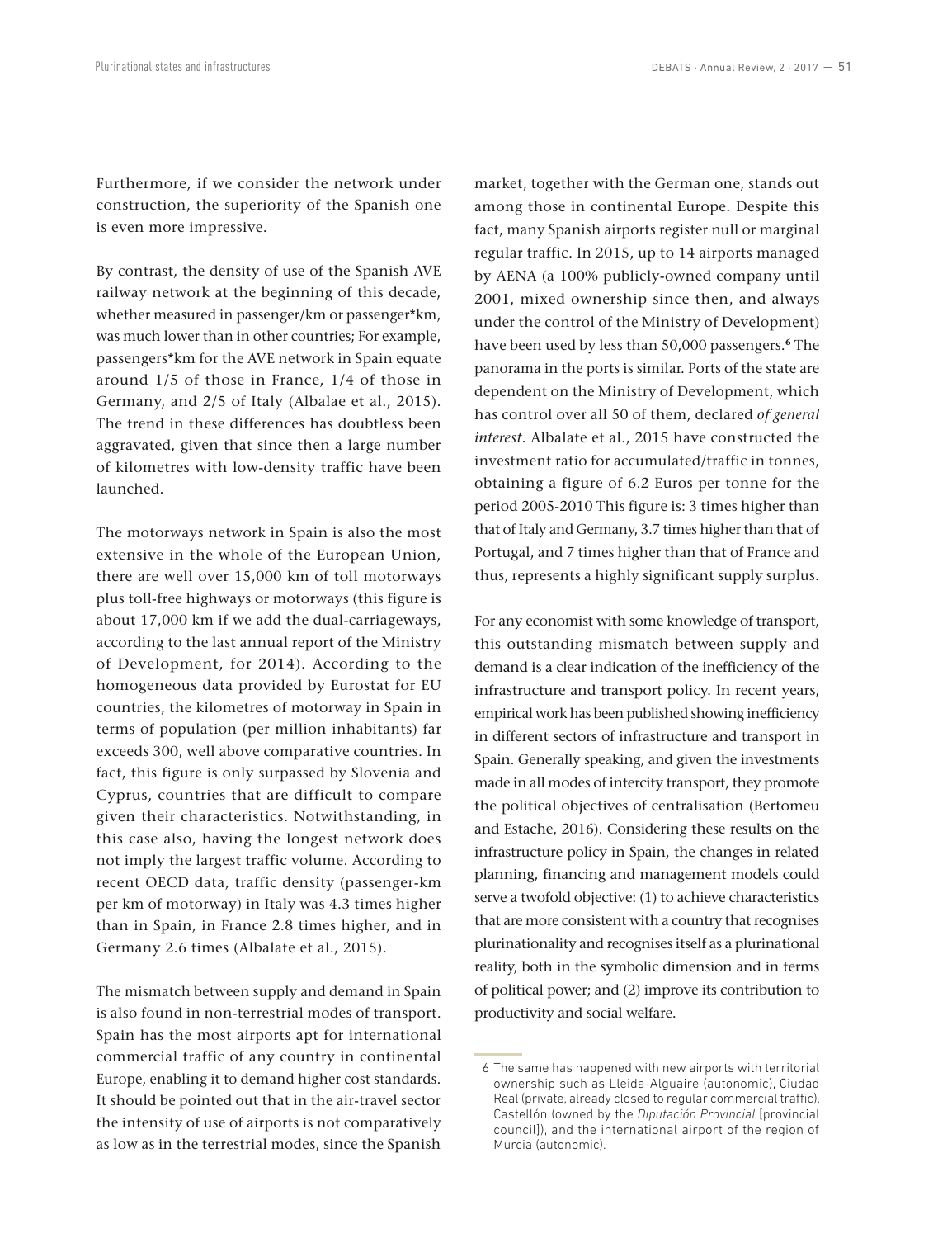#### AN INFRASTRUCTURE POLICY MODEL FOR A PLURINATIONAL **SPAIN**

This section is divided into different subsections, each of which refers to a mode of long‑distance transport.

#### *Road infrastructures*

In general, the current system of government in Spain distributes the responsibilities for roads as follows: those that are of an interregional nature are competence of the general state administration, whereas intra‑autonomic roads are under regional or provincial responsibility. Focusing on the high-capacity road network (motorways and toll roads), it must be said that it is already fully deployed in practically all road corridors in Spain. This explains the vast number of kilometres of highway referred to in the previous section.

Note that the most well‑established handbooks for guidance on the need for infrastructure and service levels, such as the U.S. Highway Capacity Manual, places the threshold from which high capacity highways are needed on an *average daily traffic* (ADT) intensity at some 15,000 vehicles (a figure that is reduced to 10,000 when there is persistent congestion due to the design or significant proportion of heavy vehicles). However, in Spain, roads have been built with an ADT intensity of less than 5,000 vehicles and a tiny volume of trucks, such as the Benavente‑Zamora A66. Moreover, the existing plans of the Ministry of Development even contemplate routes with an ADT intensity under 2,000 vehicles, such as Huelva‑Zafra, Cuenca‑Teruel, or Alcolea del Pinar‑Caminreal, without any specific justification.

Clearly, apart from some very localised blank points, the endowment of high-capacity roads in Spain has long gone beyond reason and one of the consequences of this is that the maintenance and reconditioning requirements of this large‑capacity network are continually growing. In this situation, a significant improvement in the planning, funding, and road management model would be for the regions (should they wish) to take charge of the powers related to the

state network running through their territory. This would involve both maintenance and reconditioning responsibilities, such as decisions related to funding these tasks, so they could choose to finance them under their budget, or through user-tolls, or other alternative formulas.

There is no reason to believe that the effectiveness of sub‑central governments would be less than that of central government in this area, but it is reasonable to think otherwise. For example, sub-central governments can be more responsive to citizen preferences in terms of resolving blank spots and poorly serviced sections. On the other hand, and quite relevant in the case of Spain, this would help to streamline the system (which has become increasingly irrational), of funding state highways, since the territorial discrepancies in the use of toll roads are important. Thus, the citizens in each region could decide whether they prefer user payment (residents in the region itself mostly) or allocate funds from the budget to fund maintenance and reconditioning of the roads, by raising taxes or reducing other public expenditure.

This system is not original; it already exists in the USA. Most highways in the US were planned and built by the federal government, as part of the Interstate Highway System, promoted since 1956. More recently, the competencies on interstate highways were transferred to the states themselves, which are responsible for their management and for funding their maintenance and reconditioning. Each state takes the decisions that seem most pertinent to the citizens,**<sup>7</sup>** and it is not unusual for the same freeway to have a toll in one state but not in the next, and then revert again. Finally, the citizens of each state decide whether to pay tolls or pay more taxes. Clearly to the extent that they internalise the benefits and costs of their decisions, divergences between states do not cause controversies such as those arising in numerous territories of Spain.

 <sup>7</sup> It should be taken into account that the federal government's authorisation is necessary to implement tolls on highways financed by federal funds.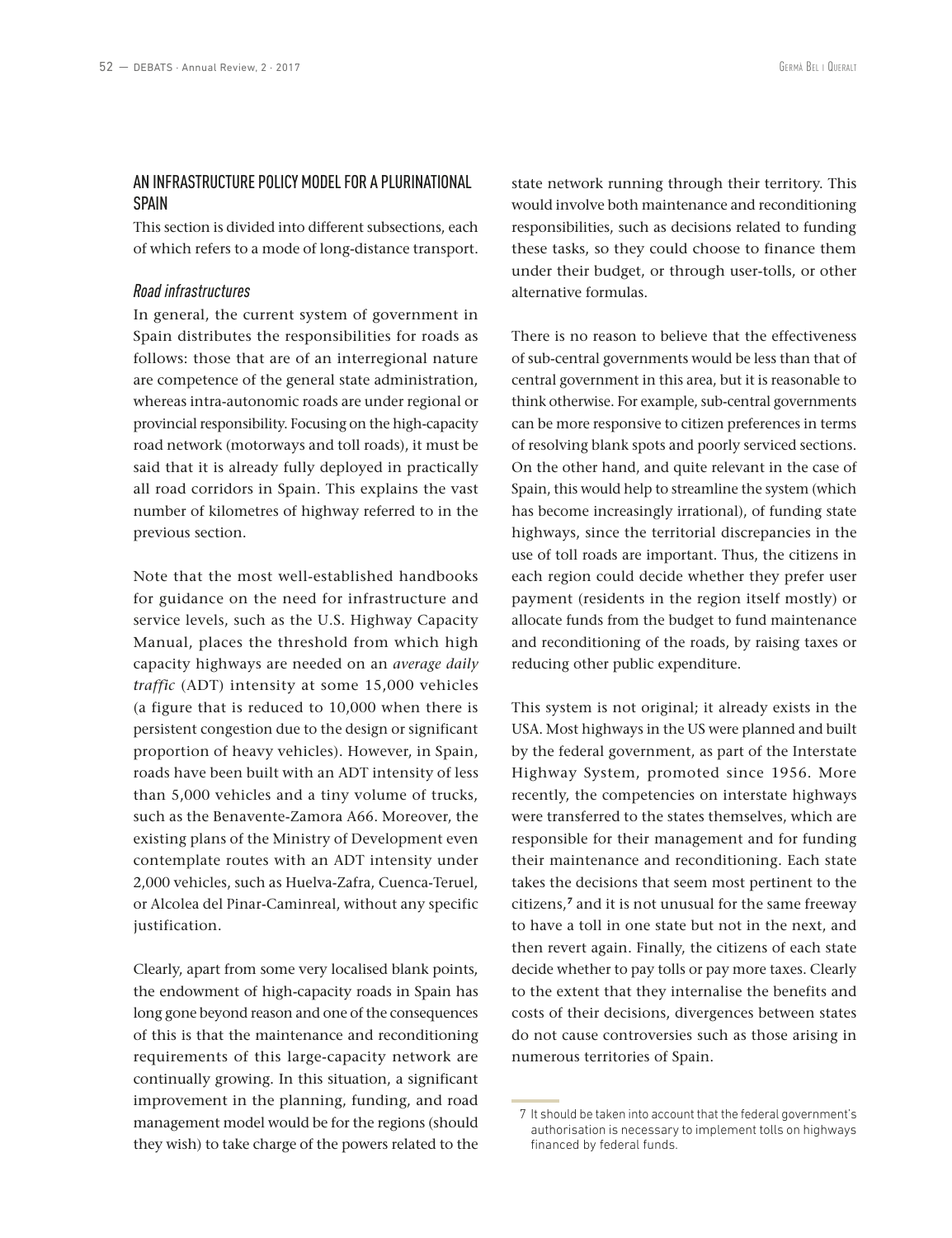In the United States, the regulation concerning elements related to road traffic is almost exclusively state‑centred. However, in the case of Spain, it might be desirable for the regulatory powers relating to road safety to be partially retained by the central institutions. Ultimately, it would be somewhat inconvenient to have divergences in matters such as speed limits and other safety regulations, especially in comparatively small territories such as the autonomous regions. In any event, this seems to me a less relevant issue, from the perspective of the attribution of competencies according to governmental level, than that of managing the infrastructure itself.

The sub‑central management of motorways is not exclusive to the US alone. It also exists in Spain now. Noteworthy are the cases of the provinces in the Basque Country and Navarra, which have the competence of managing the roads that run through their territory. Also the autonomous regions of the Canary Islands and the Balearic Islands are responsible for all terrestial infrastructures in their respective areas.**<sup>8</sup>**

#### *Railways: networks and services*

Railways have very different characteristics to roads. The railway network is not characterised by atomised and free access, but it has traditionally been monopolised by state‑private companies in its origin, with specific exceptions such as the *Ferrocarrils de la Generalitat* or the narrow‑gauge railways (FEVE). At present, the incipient liberalisation of freight transport by rail is subject to strict regulation, because there is greater rigidity in the granting of user rights, and service coordination needs are very strong, so the integrated management of the railway network seems a reasonable option. This perspective is directly applied to long-distance passenger railway routes as well as freight. However, it is also noteworthy that countries like the US and Japan have territorially segregated control, ownership, and management of medium‑and long‑distance railway infrastructures, without any technically relevant problems.

However, the case of short-distance rail services is different, as are those of a regional nature. The main function is to organise metropolitan mobility, as well as accessibility of the peripheries to the regional centres of population. Management has undeniable elements of territorial policy that transcend those of the transport of long‑distance travellers and of freight, in which the elements of transport and mobility dominate (or should dominate) totally. That is why territorial management of local and regional railway services makes sense (as well as that part of the infrastructure that is not used in a systematic way for long-distance passenger services).

The notion of territorial management of the local and regional services is quite common in the developed world, and is even common in countries like France. With respect to Spain, Catalonia has advanced in this direction with the transfer of suburban services, but the inability of the Catalan Government to act on infrastructure has been a source of frustration at both the institutional and, especially, the user level. Thus, we should bear in mind that a history of systematic disparity in investments among the different commuter-train systems in Spain has led to appreciable differences in the capacity of the services.

#### *Airports (and ports, by analogy)*

As explained above, practically all Spanish commercial airports are managed in an integrated and centralised way by a company, AENA, which was partially privatised in 2015. However, the Spanish government still maintains the majority shareholding and control of its management. This implies that all the airports are considered to be a single infrastructure. Among EU and Anglo‑Saxon (and OECD) countries, Spain is the only one of its size and population where airports are subject to integrated management, and where management and ownership belong mainly to the central government.

 <sup>8</sup> It should be noted that such a system is perfectly compatible with the Governments' interterritorial solidarity objectives to finance new work through existing mechanisms such as the Interterritorial Cooperation Fund (*Fondo de Cooperación Interterritorial*-FCI). After all, the Canary Islands—with exclusive competence in roads—uses funds from the FCI to partially finance their undertakings. However, it must be remembered, once again, that the provision of high-capacity roads in Spain has long since exceeded the thresholds that would be reasonable, from both technical and comparative perspectives.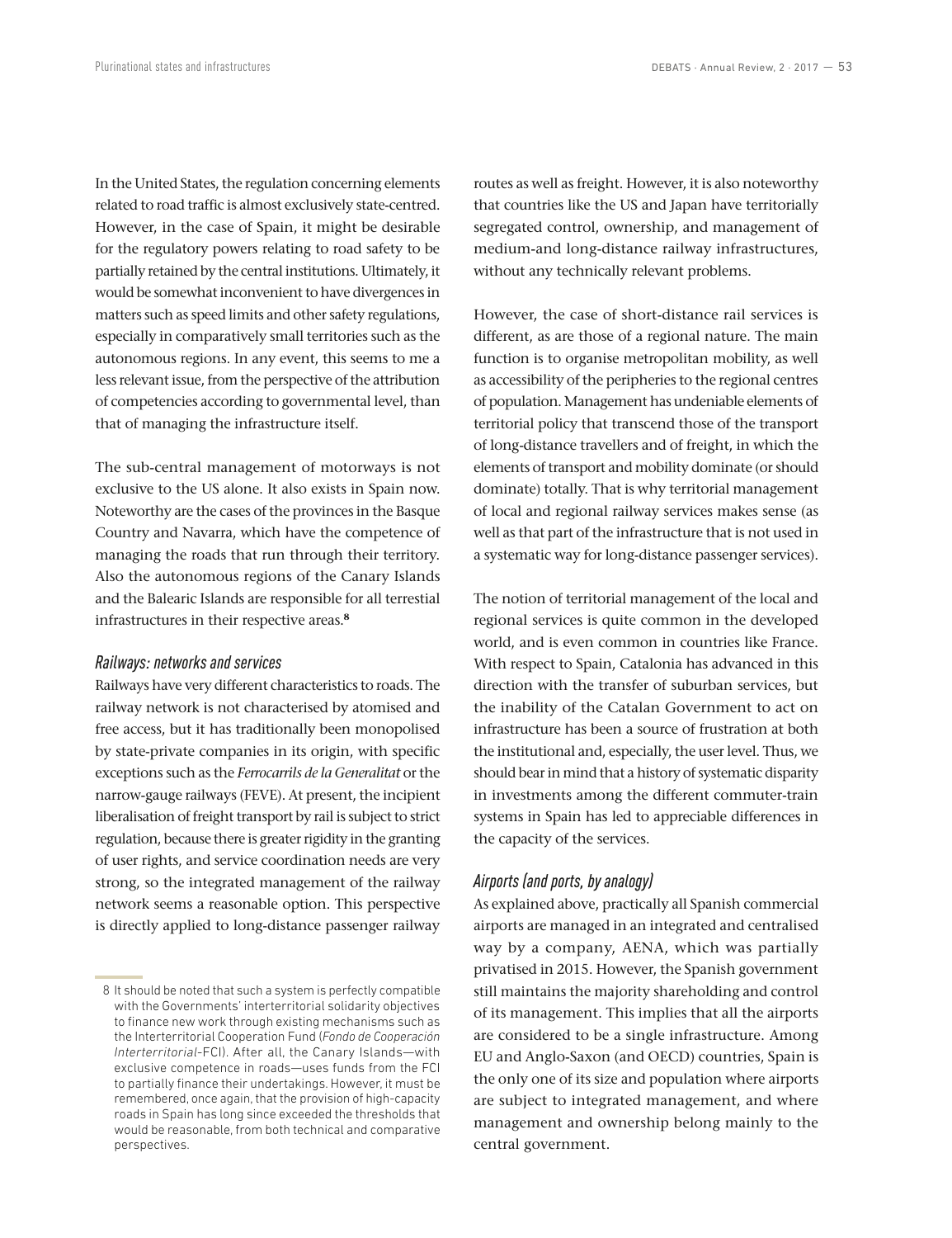The fact there is not a policy of own service provision (and investment, tariffs, and commercial plan) for airports may have been one of the main factors explaining the major discrepancies between the profitability levels of each of airport (it is worth pointing out here that Madrid airport has recorded poor profitability since 2013, after major losses between 2007 and 2012)**<sup>9</sup>**. Indeed, many airports with regular services show negative results.

When it comes to discussing which direction we should take in the area of airport (and port) management, we must separate the control of air (or maritime) navigation,—which should continue to be managed centrally as a reference point, perhaps by the EU in the future—and that of airports (and ports). It need not be problematic for the formal ownership of airports to continue (initially) in the hands of the general state administration, within a framework in which contracts or management concessions are sufficiently long‑lasting for continued state ownership not to distort the autonomy of their management. Decisions on how to address the management of each of the airports should be transferred to consortia comprising different levels of government, and which could incorporate private non‑profit organisations. In principle, it would be desirable for local governments to have a leading role in these consortia, and given the current institutional reality of Spain, it would also be advisable to also consider inclusion of the regional administrations.

It would not make much technical or functional sense for the government to be present in these authorities. Furthermore, there would be other elements that would preserve the capacity for action and supervision at the level of central government: control of air navigation, maintenance and ownership of the installations, exercise of the regulatory powers considered opportune, and management of funds to subsidise designated airports, among others. The consortia responsible for the management of each airport could establish management contracts with managerial companies

9 Individual airport‑level financial data between 2009 and 2012 can be found in Betancor, et al. (2013).

that could be either mixed (public‑private) or private. The partial privatisation of AENA makes it difficult to think, in the short term, of the complete public management of companies (we shall return to this issue later), in contrast to what may happen with ports. Although legislative, institutional, and regulatory frameworks should be the same for each airport, the specific characteristics of the managerial companies need not be identical in each and every case. It would be advisable to grant a broad degree of discretion, in this regard, to the consortia responsible for their management. The airport management company should be assigned the following functions:

- Pricing: This capacity may be limited by the supervision of competing authorities. It is worth mentioning, however, that recent international experience indicates that tariff regulation does not need to be too restrictive, even in cases where management companies are usually totally private. (e.g., Australia and the United Kingdom). On the one hand, the interaction between representatives of local or regional interests and management companies and, on the other, the possibility of establishing restrictions in the event of monopolistic pricing practices, would allow for the moderation of preventive regulation.
- Investment decisions: These should be left completely in the hands of the airport management companies. In dynamic terms, to avoid inefficiency, it should be taken into account that when the end of the management contract or the concession approaches, agreements on investments should be reached with the administration responsible for concession or contract renewal.
- Tastly, to the extent that airports are designated to receive subsidies that facilitate their operation (assimilated into what would be public service obligations), investments in these airports should be agreed between their management companies and those responsible for the administration of subsidies.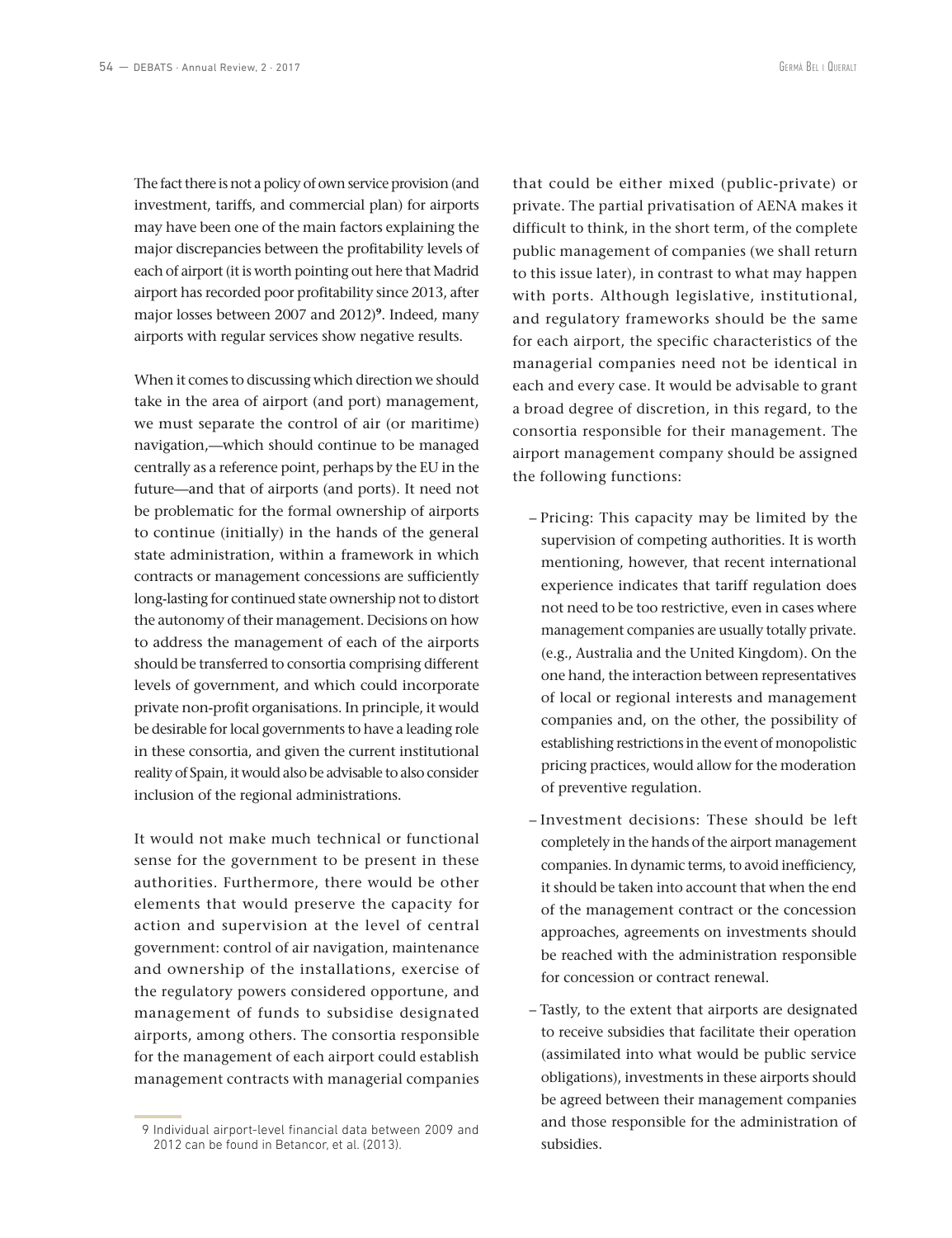- Decisions on landing and takeoff rights (slots): These decisions are dependent on EU regulation, although certain areas of discretion may arise in some cases. These should be left to the management companies.
- Trade policy: the promotion of services offered by the airport. In particular, relations with airline companies at the airport level. Different companies set different objectives for each airport. Each airport should be able to have a trade policy, which should respond to the objectives of the airport itself. This is a basic and inevitable point in the management of airports in the future.

As mentioned above, the regulatory authority should remain within the ambit of the general state administration, and should preferably be exercised by a separate regulatory agency. This same agency could be responsible for the management of the funds required to finance the public service obligations (PSOs) instituted with respect to those airports designated to fulfil this PSO function, when its operation is not financially self-sufficient. With regard to the provision of funds to finance deficits at airports designated as PSOs, it would be preferable for them to have budgetary control. However, it could be more feasible and operational, as is the case in Canada, to establish a nurtured fund with contributions from airports that have financial returns, albeit in a transitory manner.

In any event, overestimations of PSO designated airport financial subsidy requirements are unnecessary: AENA data for 2014 suggest that the sum of operating deficits for all the airports with negative results is around 200 million (and not all these airports are PSOs). Furthermore, the individualisation of management is likely to result in improved efficiency at lower-traffic airports, which would reduce the amount of the subsidies required.

These reform guidelines, which would promote an airport system very similar to those existing in comparable countries in the region of Spain, have been reported on several occasions, for example by Bel and Fageda (2011). The work by these authors was referred to in the report providing an evaluation and recommendations for the Spanish economy made by the European Commission in 2012 (European Commission, 2013, p. 28). The partial privatisation of AENA in 2015 has hampered its implementation, and its potential total privatisation in the future would do so even more.

One practical option would be to segregate airports run by AENA—at the regional level if regional administration were willing—maintaining a public-private sector shared capital structure, like the one existing at the time of secession. Individual management would be implemented at the airport level, although in most regions this would not be a central issue. In this respect, it should be taken into account that, for reasons of promotion and defence of competition, obligatory segregation of the airport group could be desirable. This would be very similar to what the UK Competition Commission did in the latter part of the last decade. This commission obliged BAA, owner of the main airports in London and Scotland, to sell two of its three airports in London (Heathrow, Gatwick, and Stansted; the last two were sold), and one of its two main airports in Scotland (Glasgow and Edinburgh; the latter was sold).

Note also that the individualisation of port management would not have to face the practical difficulties that the partial privatisation of AENA (a centralised monopoly) has imposed on airport reforms, even though they are similar to airports, with the exception of details imposed by the different economic characteristics of airports and ports.

#### OVERVIEW

This paper has discussed the instrumental role played by the Spanish infrastructure and transport policies in the construction of national centralisation. The paper also highlights some of the consequences of this model, and a series of desirable guidelines for the future of planning, financing, and management of infrastructure in Spain. Undoubtedly, many of the specific details of the proposals put forward here are debatable and improvable. However, I consider it advisable to reiterate an important point, which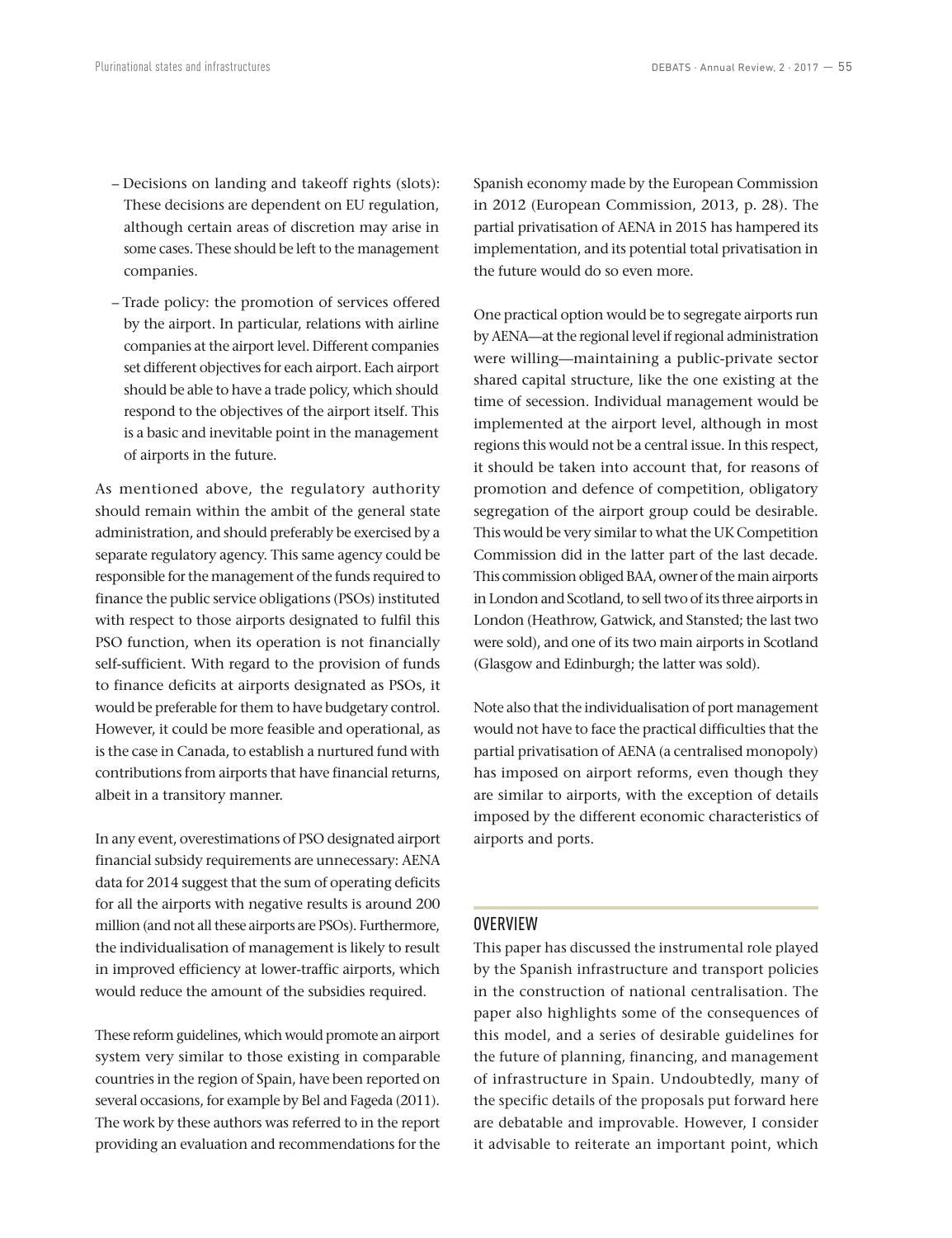affects each and every one of the infrastructures: the need to distinguish between ownership, proper management, and regulation. Taking these distinctions into account can help to achieve a desirable goal, i.e., to make the guidelines proposed herein, a reality.

That said, these proposals (modified in their more technical details) would provide the basis for a model that would be more consistent with a plurinational conceptualisation of Spain, both in terms of symbolic elements (the nation) and the substantive elements of political power (the state).

One last point must be made. The main stumbling block to reforming the infrastructure policy following these guidelines is not technical but political‑ideological. Changing the instrumental role of Spain's infrastructure implies deconstructing the pattern of Spanish national construction: forgetting the desire to create a single nation through the state and formally and institutionally accepting and recognising the plurinational reality of Spain. In my opinion, this change seems too great and transcendent for the Spanish institutions and for a majority of Spanish citizens. Therefore, the odds of its materialisation tend to zero.

#### **REFERENCES**

Adamatzky, A., and Alonso‑Sanz, R. (2011). Rebuilding Iberian motorways with slime mould. *Bio Systems*, *105*(1), 89‑100.

- Albalate, D., and Bel, G. (2011). Cuando la economía no importa: Auge y esplendor de la Alta Velocidad en España. *Revista de Economía Aplicada, 19*(55), 171‑190.
- Albalate, D., and Bel, G. (2012). *The Economics and Politics of High Speed Rail: Lessons from Experiences Abroad*. Lanham: Lexington Books.
- Albalate, D., Bel, G., and Fageda, X. (2012). Beyond the efficiency‑equity dilemma: Centralization as a determinant of government investment in infrastructure. *Papers in Regional Science, 91*(3), 599‑615.
- Albalate, D., Bel, G., and Fageda, X. (2015). When supply travels far beyond demand: Causes of oversupply in Spain's transport infrastructure. *Transport Policy, 41*, 80‑89.
- Álvarez, J. (2001). *Mater Dolorosa. La idea de España en el siglo xix*. Madrid: Taurus.

Anderson, B. (1983). *Imagined Communities. Reflections on the Origin and Spread of Nationalism*. London: Verso.

- Bel, G. (2010). *España, capital París*. Barcelona: Destino.
- Bel, G. (2011). Infrastructure and nation building: The regulation and financing of network transportation infrastructures in Spain (1720‑2010). *Business History, 53*(5), 688‑705.
- Bel, G. (2012). *Infrastructure and the Political Economy of Nation Building in Spain, 1720-2010*. Eastbourne: Sussex Academic Press.
- Bel, G., Estache, A., and Forcaud, R. (2014). Transport infrastructure failures in Spain: mismanagement and incompetence, or political capture? In T. Søreide and A. Williams (ed.), *Corruption, grabbing and development. Real World Challenges* (p. 129‑139). Northampton: Edward Elgar.
- Bel, G., and Fageda, X. (2011). La reforma del modelo de gestión de aeropuertos en España: ¿Gestión conjunta o individual? *Hacienda Pública Española / Revista de Economía Pública, 196*(1), 109‑130.
- Bertomeu, S., and Estache, A. (2016). *Unbundling Political and Economic Rationality: a Non‑Parametric Approach Tested on Spain*. Brussels: Université Libre de Bruxelles.
- Betancor, O., Gallego, A., and González, M. J. (2013). *Observatorio de Transporte. Revisando la taxonomía de aeropuertos españoles*. Madrid: Fundación de Estudios de Economía Aplicada.
- Carr, R. (1970). *España 1808*‑*1939*. Barcelona: Ariel.

Comisión especial (1867). *Memoria presentada al gobierno por la comisión especial encargada de proponer el plan general*  de ferrocarriles. In D. Mateo, Los orígenes de la política ferroviaria en España (1844-1877); in M. Artola (dir.), R. Cordero, D. Mateo, and F. Menéndez (1978). *Los ferrocarriles en España* 1844/1943, vol. I, *El Estado y los Ferrocarriles* (p. 31‑159). Madrid: Servicio de Estudios del Banco de España.

David, P. (2007). Path dependence: a foundational concept for historical social science. *Cliometrica*, 1(2), 91-114.

Elliot, J. H. (1963). *La España Imperial 1469‑1716*. Barcelona: CL y Vicens Vives.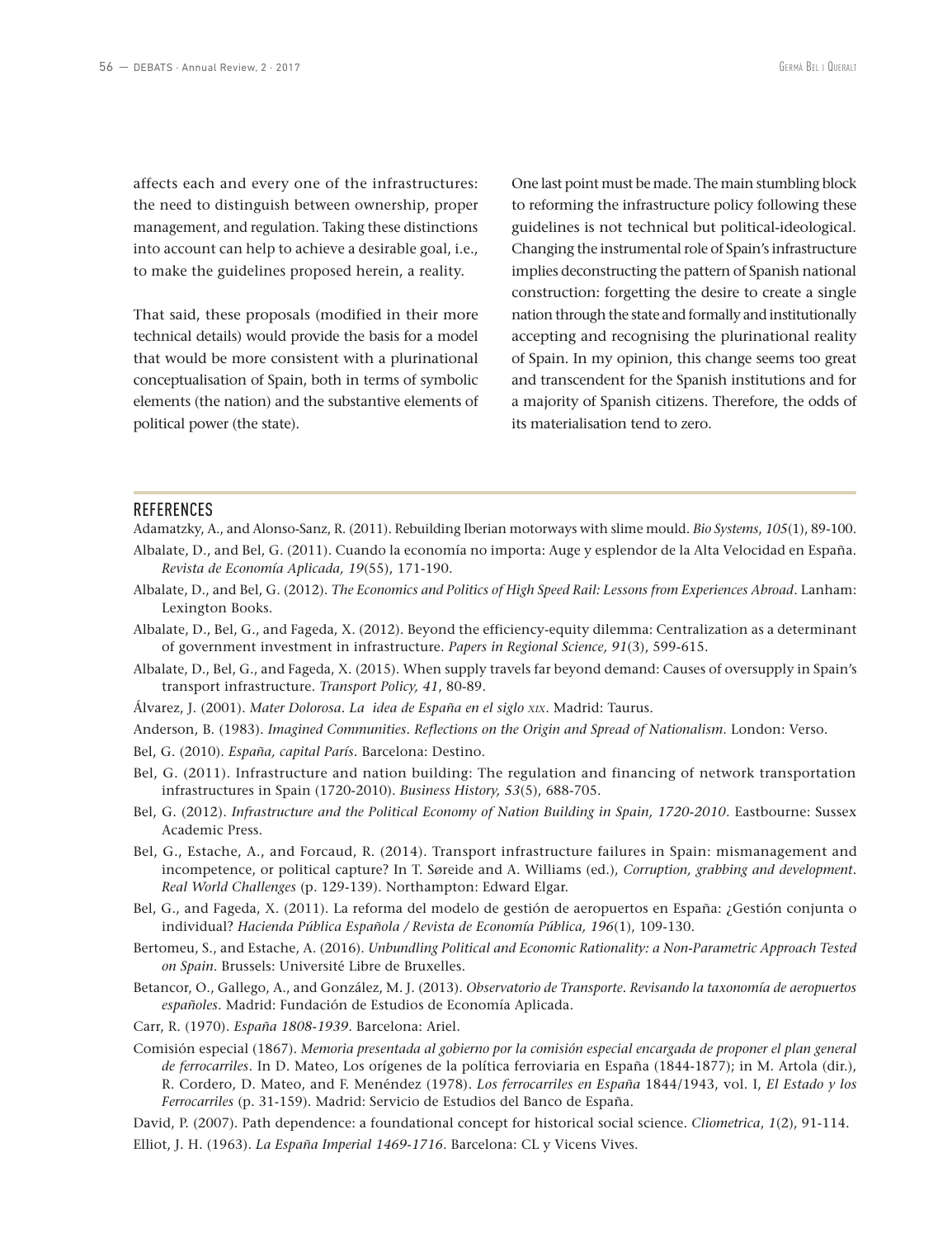- European Commission (2013). *Evaluación del programa nacional de reformas y del programa de estabilidad de España para 2012*. Brussels: European Commission.
- Grafe, R. (2013). *Distant Tyranny: Markets, Power, and Backwardness in Spain, 1650‑1800*. Princeton: Princeton University Press.
- Hobsbawm, E. J. (1990). *Nations and Nationalism since 1780: Programme, Myth, Reality*. Cambridge: Cambridge University Press.
- Jovellanos, G. M. de (1795). *Informe sobre la Ley Agraria*. Madrid: Sociedad Económica de Madrid.
- Mateo, D. (1978). Los orígenes de la política ferroviaria en España (1844‑1877). In M. Artola (dir.), R. Cordero, D. Mateo and F. Menéndez. *Los ferrocarriles en España 1844/1943,* vol. I, *El Estado y los Ferrocarriles* (p. 31‑159). Madrid: Banco de España.
- Ministerio de Fomento (2015). *Anuario Estadístico 2014*. Madrid: Ministerio de Fomento.
- Myro, R., Martí, P., and Rey, B. (2014). *Diseño de la red española de transportes: ¿decisiones ideológicas o trayectorias dependientes?* Comunicación presentada en la Conferencia Internacional de Ciencia Regional, 2014, Zaragoza.
- Vicens, J. (1996 [1952]). *Aproximación a la Historia de España*. Barcelona: Vicens Vives.

#### BIOGRAPHICAL NOTE

Germà Bel i Queralt is a senior professor. He graduated in Economics at the Universitat de Barcelona, earned a Master's Degree in Economics at the University of Chicago, and was awarded his PhD in Economics from the Universitat de Barcelona. He was given the William E. and Frederick C. Mosher Award for the Best Article written by an academic in 2009 from the American Society for Public Administration and won the award for the Best Paper in 2010 from the US Academy of Management. He was also awarded the XIII Premi Catalunya d'Economia (*Societat Catalana d'Economia–Institut d'Estudis Catalans*) for the best research on Economics in 2011, for the book *España, capital París,* (Barcelona, Destino 2010 [Spanish]; Barcelona, La Campana 2011 [Catalan]).